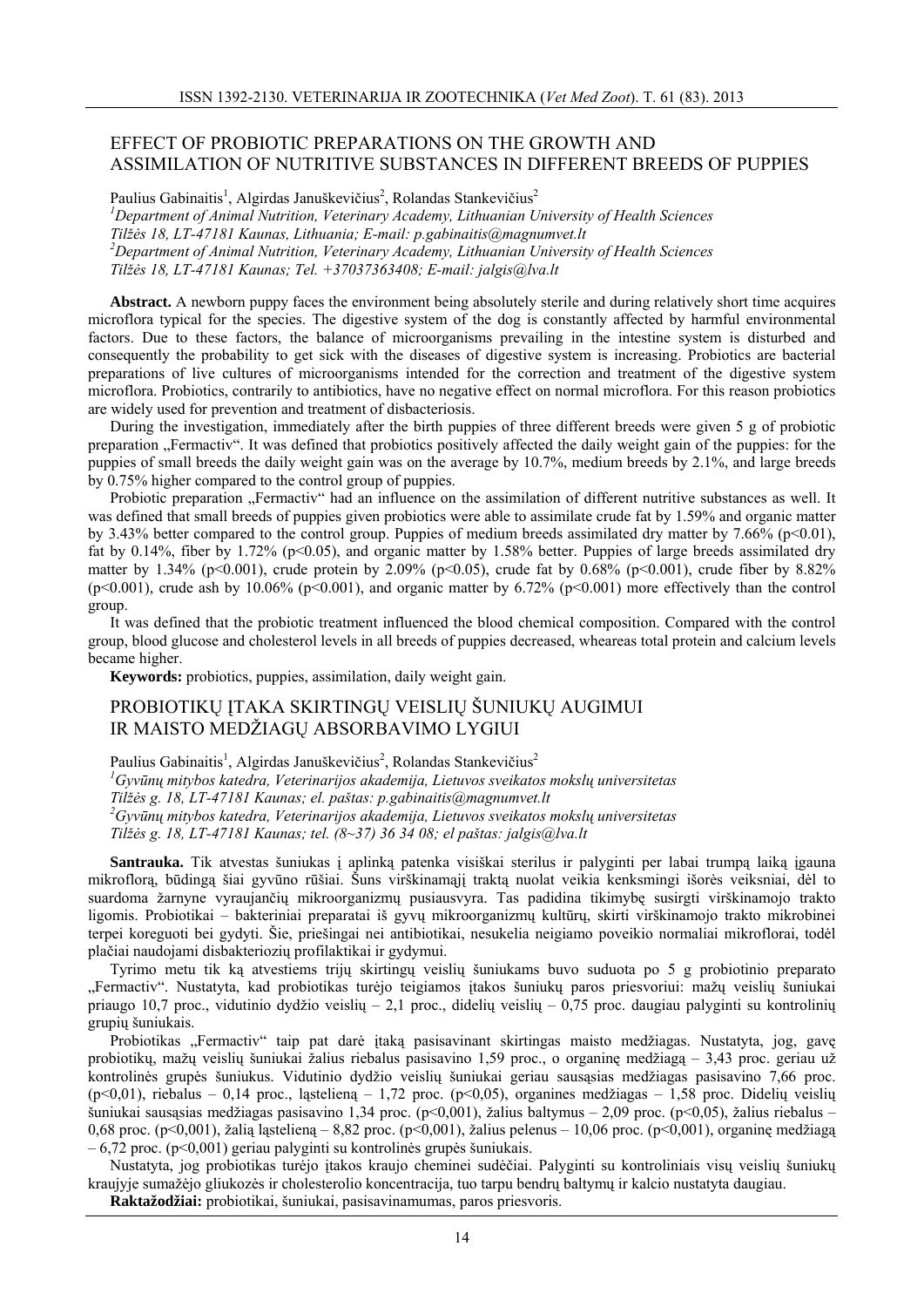**Introduction.** Probiotics are microorganisms – bacteria or yeast – which supplemented to animal ration enable to influence microflora of digestive system. Probiotics often have been used to treat diarrhoea or to decrease the negative effect of antibiotics on the organism (Biourge et al., 1998). Reasonable use of probiotic preparations allows to minimize treatment with antibiotics or to withdraw antibiotics at all. This way of treatment is considered to be maximally safe, but either untraditional or innovative (Weese, 2003). It has been widely stated recently that probiotics are necessary not only for sick, but as a preventive measure for healthy animals as well. The mechanism of these bacteria action has not been fully revealed yet, however, it can be stated that probiotics in the organism of a healthy animal perform the regulatory function of the digestive system being the source of easily degradable protein and stimulating the immune system. Consequently, it seems rational to use these preparations while breeding animals; especially in cases of high concentration, high growth rate and early weaning (Biourge et al., 1998).

However, during treatment of animals it is impossible to abandon disinfection, treatment with antihelminthic preparations, vaccination, coccidiostatics or antibiotics. After application of these measures, it is necessary to restore normal microflora, as the disturbed mucous of the digestive system is unable to absorb normally nutritive substances (Marteu, 2002).

Microorganisms producing lactic acid, such as *Lactobacilli, Bifidobacteria, Streptococcus, Pediococcus*  as well as yeast and filamentary fungi (Parvez et al., 2006) are commonly used as probiotic preparations.

The data of probiotics effectiveness investigation sometimes can vary and be contradictory; due to this fact, the importance of further investigations becomes evident. Moreover, it is necessary to find the most effective ways in order to increase the effectiveness of probiotics. The effectiveness of probiotics is determined by the selection of the most effective bacterial strains, combination of several strains, and stability of microorganisms during technological processes in the live organism as well as in synergistically acting components (Bomba et al., 2002).

Recently experiments have been carried out trying to insert probiotic preparations into the composition of commercial food. Keeping in mind their specificity, the use is possible only in dry food, as producing canned food under the effect of thermal processes some microorganisms are destroyed; thermo stability of some microorganisms reaches only 50 $\mathrm{^0C}$  (Weese, 2003).

In 2008, the experiment was carried out by A. Laukova et al. (2008), during which she tried to isolate certain species of enterococcus from 28 commercial food containing probiotics. The obtained results revealed that 12 samples contained enterococcus. *Enterococcus faecium* (*E. faecium*) was the most frequent and accounted for 54.6%. *Enterococcus faecalis* (*E. faecalis)*  accounted for 36.4% and *Enterococcus hirae* for 9.0%. The possibility of these probiotics to adhere to the intestinal wall was evaluated in the range of 6.2–7.5 grades. It was defined that the index of adhesion of *E.* 

*faecium* EF3, EE3 and *E. faecalis* EE2 to the mucous of the intestinal wall tended to be the highest 7.5; 7.3–7.4; 7.0–7.4 (Laukova et al., 2008; Strompfova et al., 2004).

During the experiment, the preparation "Fermactiv", containing 1\*10<sup>5</sup> *Enterococcus faecium* microorganisms, was used. Enterococcus is one of the most frequently found microorganisms in the digestive system of animals; more over, it is especially popular as a constituent of commercial probiotic preparations. *E. faecium* strains effectively protect from the diseases caused by microorganisms of *Escherichia coli*, *Salmonellae* or *Clostridia* strains. It should be stated that enterococci microorganisms are not suitable for all animal species – different strains vary in their ability to attach to the intestinal walls of certain animal species (Strompfova et al., 2006).

It is known that probiotic strain *Lactobacillus rhamnosus* could significantly reduce concentrations of serum total lipids, triacyglycerol, total cholesterol and phospholipids in rats (Umeki et al., 2004).

**The aim of the study** is to define the effect of probiotic preparation "Fermactiv", containing  $1*10^5$ *Enterococcus faecium* microorganisms, on the growth rate and nutritive substances assimilation, healthiness and ecofriendliness in different breeds of puppies, and to monitor their haematological values.

**Materials and methods.** The experiments were carried out in dogs breeding centres and the at the Laboratory of Food Investigation, Department of Animal Nutrition, Lithuanian University of Health Science in 2010. Clinically healthy puppies of three different types – small, medium and large breeds –were selected for the experiment, taking into consideration their weight, physiological condition, and stage of the development. The investigations were carried out in three stages: after birth, from 14 to 60 days of life, and during weaning. We formed two analogous groups: one group contained three small and medium breed puppies and another group contained six puppies of large breeds.

The puppies were given the bitch's milk and additionally were fed commercial dry food, which was given to the bitches as well. The puppies of the experimental groups were preventively given 5 g of probiotic preparation "Fermactiv" from the 2-nd to the 5th day of age. The duration of the clinical observation was 60 days.

The puppies were weighted three times: on the 1-st, 30-th and 60-th day. An electronic scale CAS AP1 was used.

Investigations of faeces and food were carried out according to generally accepted methods (Januškevičius, Januškevičienė, 2010).

Blood samples were taken from *safena venus*. Doing the morphological test, blood samples were collected into tubes with EDTA. For chemical test, the blood samples were collected into tube without preservatives.

Blood biochemical parameters were established by Idexx VetTest chemistry analyzer and morphological blood test was performed by Melet Schloising Laboratories analyzer.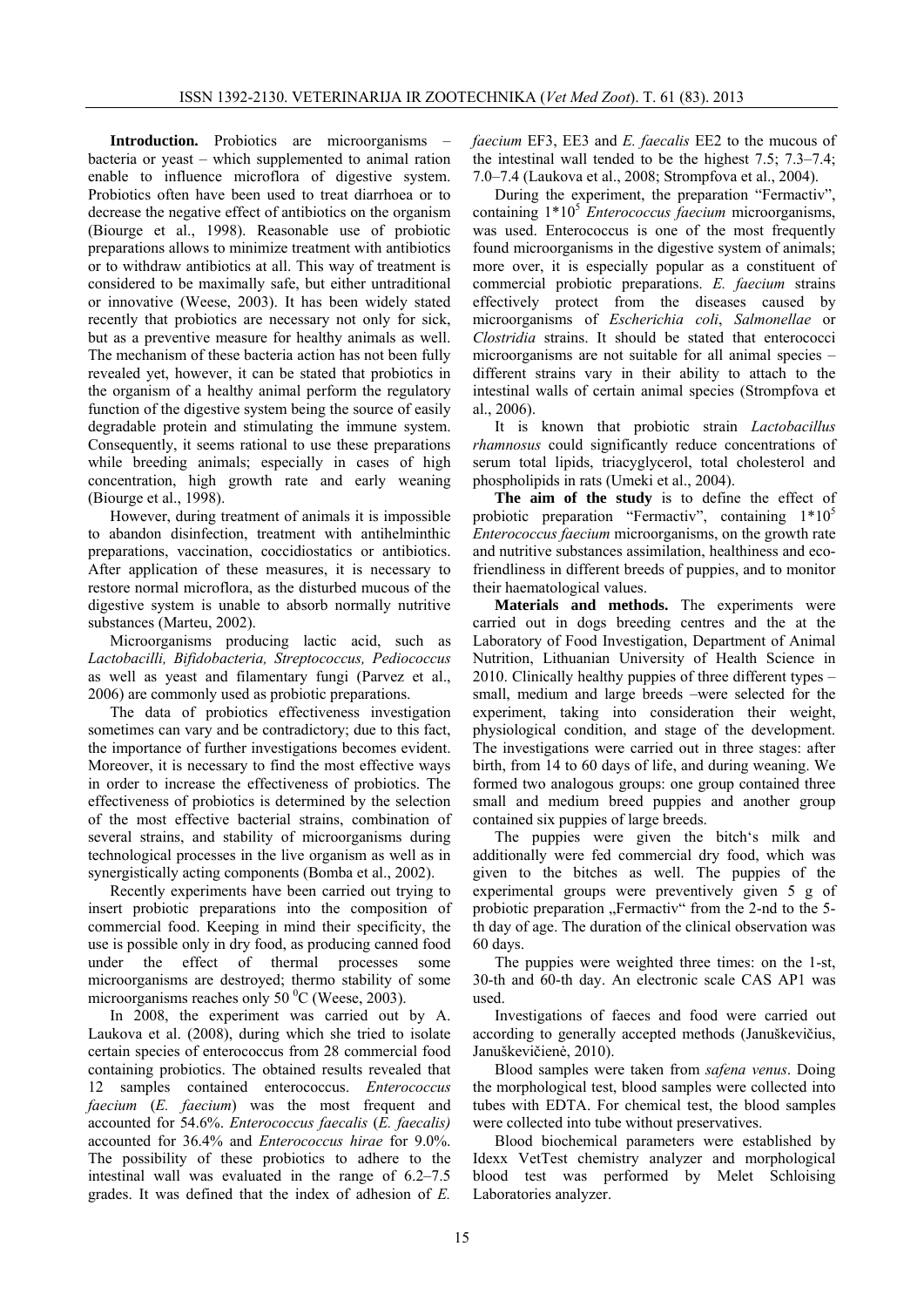Statistical results – arithmetic mean, error of the arithmetic mean, criteria and degree of reliability – were defined according to Stjudent and a statistical package was used (Sakalauskas, 1998).

Scientific research was performed according to Animal care, keeping and usage act No B1-639 of the Republic of Lithuania, dated 18/12/2008 ("Valstybės žinios", 22/01/2009, No 8).

**Results.** During the experiment, the daily weight gain of three different breeds of whelps was defined. At the beginning of the experiment, the daily weight gain in the experimental group of small newborn puppies was on the average by 8.4%, the medium group by 5.9%, and the large group by 7.5% higher than in the control group of puppies (Table 1).

Puppies were weighed the second time on the 30-th day of age. It was also defined that daily weight gain in the group of small puppies was by  $11.6\%$  (p<0.05) higher if compared to the control group, whereas in the experimental group of large breeds the daily weight gain in was by 2.0% lower (Table 1).

|  |  |  |  |  | Table 1. Daily weight gain by puppies at different periods of growth |  |  |  |
|--|--|--|--|--|----------------------------------------------------------------------|--|--|--|
|--|--|--|--|--|----------------------------------------------------------------------|--|--|--|

| <b>Breeds</b>                              | Group             |                    |  |  |  |
|--------------------------------------------|-------------------|--------------------|--|--|--|
|                                            | Control           | Experimental       |  |  |  |
| Daily weight gain during first 30d., g     |                   |                    |  |  |  |
| Small                                      | $33.47 \pm 1.03$  | $36.30 \pm 2.84$   |  |  |  |
| Medium                                     | $61.27 \pm 2.40$  | 64.89±7.42         |  |  |  |
| Large                                      | $84.22 \pm 5.57$  | $90.50 \pm 3.92$   |  |  |  |
| Daily weight gain from 30 to 60 d., g      |                   |                    |  |  |  |
| Small                                      | $88.28 \pm 1.20$  | $98.50 \pm 3.58$ * |  |  |  |
| Medium                                     | $134.11 \pm 8.88$ | 134.56±9.94        |  |  |  |
| Large                                      | $203.67 \pm 3.57$ | 199.56±2.78        |  |  |  |
| Daily weight gain during the whole time, g |                   |                    |  |  |  |
| Small                                      | $60.88 \pm 1.08$  | $67.40 \pm 3.22$   |  |  |  |
| Medium                                     | $97.69 \pm 3.28$  | $99.72 \pm 2.68$   |  |  |  |
| Large                                      | $143.94 \pm 1.13$ | $145.03\pm0.79$    |  |  |  |

#### $*p<0.05$

When puppies were weighed on the 60-th day of age, the results obtained revealed that daily weight gain of the experimental puppies of the small breeds group was by 10.7% higher, the medium group by 2.1%, and the large group by 0.8% higher than that in the control groups (Table 1).

Assimilation of nutritive substances by three different types of breeds was also studied during the experiment. At the beginning of the investigation, i.e. on the 2-nd–5-th days, the puppies were given 5 g of probiotic preparation .,Fermactiv".

Faeces investigation on the 14-th day of age in the group of small breeds puppies demonstrated that the dry matter digestibility coefficient was by  $3.95\%$  (p<0.001) lower than in the control group, on the 60-th day it was by 0.80% lower. The coefficient of crude protein digestibility on the 14-th day was by  $5.77\%$  (p<0.001) lower, on the 60-th day by 1.72% lower than in the control groups. Comparison of the crude fat digestibility coefficients revealed that the level of assimilation in the experimental group of small breeds on the 14-th day was by 0.26% higher than in the control group, however, on the 60-th day it tended to be by  $1.59\%$  (p<0.001) lower. Fibre digestibility coefficient in the experimental group of puppies on the 60-th day was by 3.47% higher than in the control group. Comparing crude ash digestibility coefficients it becomes evident that on the 14-th day this

parameter in the experimental group was by 0.21% lower, whereas on the 60-th day by  $4.92\%$  (p<0.05) higher than in the control group. Organic matter digestibility coefficients in the experimental group of small breeds on the 14-th day was by 3.7% lower, on the 60-th day by 3.43% higher than in the control group (Table 2).

Having investigated the faeces of the group of medium whelps on the 14-th day of age, it became evident that dry matter digestibility coefficient in this experimental group was by 0.50% higher, on the 60-th day by 7.66% ( $p \le 0.01$ ) higher than in the control group. The digestibility coefficient of crude protein in the experimental group on the 14-th day was by 0.32 % lower and on the 60-th day by 0.10% lower than in the control group. Crude fat digestibility coefficient in the experimental group on the 14-th day was by 0.46%  $(p<0.05)$  lower and on the 60-th day by 0.14% higher than in the control group. The crude fibre digestibility coefficient in the experimental group on the 60-th day was by 1.72% ( $p<0.05$ ) higher than in the control group. Investigation of crude ash digestibility coefficients demonstrated that on the 14-th day ash assimilation in this experimental group of puppies was by 2.53% better and on the 60-th day by 0.64% worse compared to the control group. The digestibility coefficient of organic matter on the 14-th day of age was by 1.01% lower and on the 60-th day by 1.58% better than in the control group (Table 2).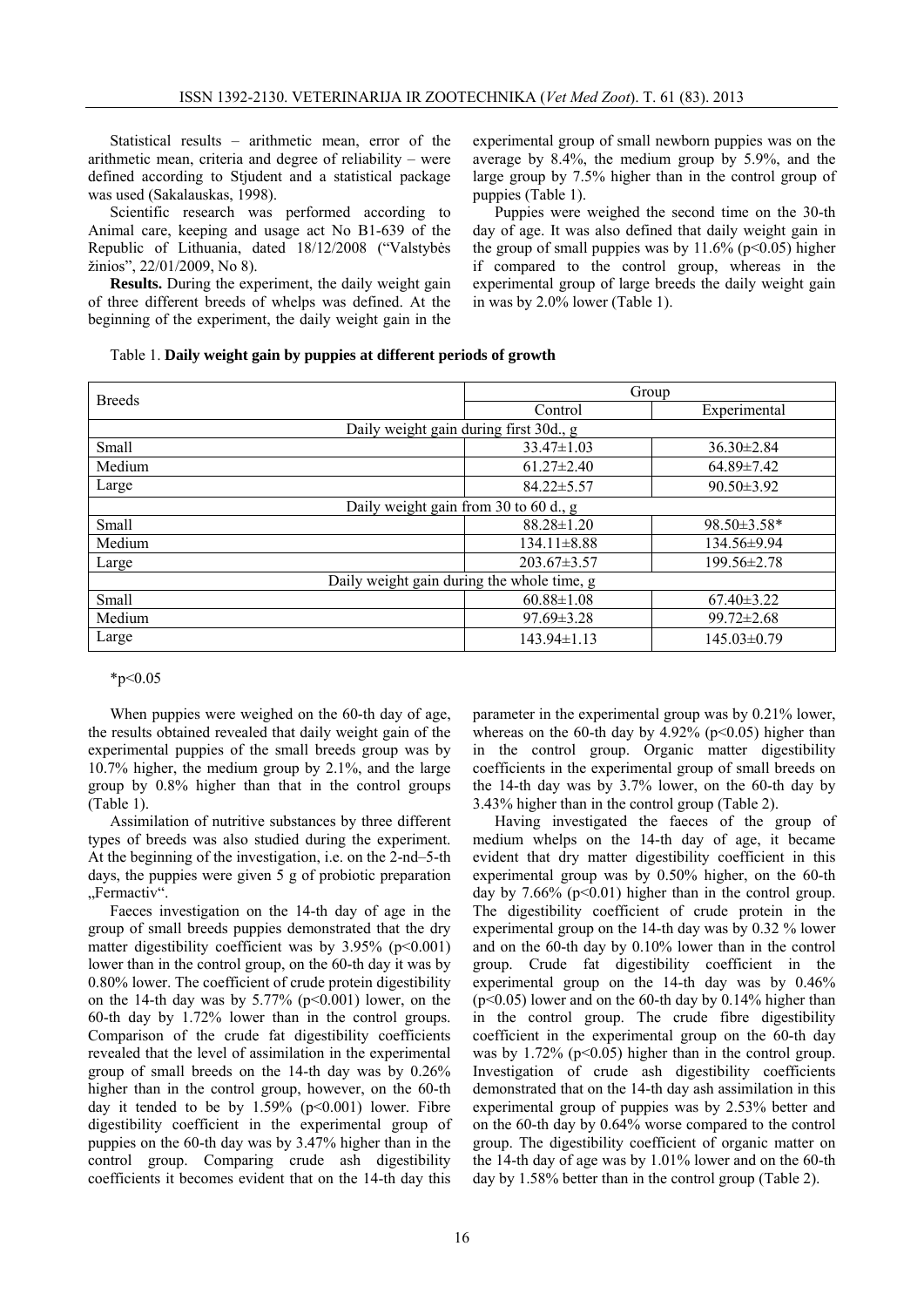|                    |                  | 14 day-old puppies            | 60 day-old puppies |                                      |  |  |
|--------------------|------------------|-------------------------------|--------------------|--------------------------------------|--|--|
| Parameters         | Control group    | Experimental group            | Control group      | Experimental group                   |  |  |
| Small breeds n=3   |                  |                               |                    |                                      |  |  |
| Dry substance      | 93.97±0.23       | $90.02 \pm 0.49$ ***          | $96.31 \pm 0.4$    | 95.51±0.11                           |  |  |
| Crude protein      | $94.51 \pm 0.2$  | $88.74 \pm 0.68$ ***          | $93.77 \pm 0.83$   | 92.05±0.27                           |  |  |
| Crude fat          | 99.57±0.13       | 99.83±0.01                    | 98.78±0.15         | 97.19±0.13***                        |  |  |
| Crude fiber        |                  |                               | 29.74±1.25         | 33.21±0.61                           |  |  |
| Crude ash          | $16.61 \pm 1.34$ | $16.40 \pm 2.68$              | 14.66±0.48         | $19.58 \pm 1.23$ <sup>*</sup>        |  |  |
| Organic matter     | $96.52 \pm 2.53$ | $92.82 \pm 1.79$              | 93.20±9.2          | $96.63 \pm 1.72$                     |  |  |
|                    |                  | Medium breeds $n=3$           |                    |                                      |  |  |
| Dry substance      | 96.62±0.29       | 97.12±0.19                    | 44.79±1.12         | $52.45 \pm 0.84$ **                  |  |  |
| Crude protein      | 96.36±0.43       | $96.04 \pm 0.31$              | $98.61 \pm 0.63$   | $98.51 \pm 1.45$                     |  |  |
| Crude fat          | 99.36±0.14       | $98.90 \pm 0.02$ <sup>*</sup> | 98.76±0.87         | 98.90±0.41                           |  |  |
| Crude fiber        |                  |                               | $26.16 \pm 0.49$   | 27.88±0.14*                          |  |  |
| Crude ash          | $14.91 \pm 0.81$ | $17.44 \pm 1.27$              | $16.22 \pm 2.45$   | 15.58±1.34                           |  |  |
| Organic matter     | 94.76±0.76       | $93.75 \pm 0.64$              | $94.21 \pm 0.24$   | 95.79±1.67                           |  |  |
| Large breeds $n=6$ |                  |                               |                    |                                      |  |  |
| Dry substance      | 75.21±0.91       | 75.49±0.62                    | 90.55±0.36         | 91.89±0.22***                        |  |  |
| Crude protein      | $80.35 \pm 0.76$ | $80.25 \pm 0.50$              | 76.05±0.34         | $78.14 \pm 0.70^*$                   |  |  |
| Crude fat          | 97.52±0.13       | $97.61 \pm 0.10$              | $96.85 \pm 0.08$   | $\frac{97.51 \pm 0.10^{***}}{25.00}$ |  |  |
| Crude fiber        |                  |                               | 22.48±0.96         | $31.30\pm0.92***$                    |  |  |
| Crude ash          | 79.98±0.52       | $75.57 \pm 0.27***$           | 18.77±1.24         | 28.83±0.51***                        |  |  |
| Organic matter     | 73.91±0.94       | $71.29 \pm 0.74$ <sup>*</sup> | 86.79±0.49         | $93.51 \pm 1.29$ ***                 |  |  |

## Table 2. **Level of nutritive substances assimilation in small, medium and large breeds of puppies** (%)

 $p<0.05$ ; \*\*p<0.01; \*\*\*p<0.001

## Table 3. **Biochemical blood parameters of small, medium and large breeds puppies**

|                                       | Group                |                              |  |  |  |
|---------------------------------------|----------------------|------------------------------|--|--|--|
| Parameters                            | Control              | Experimental                 |  |  |  |
| Small breeds, n=3                     |                      |                              |  |  |  |
| Glucose, mmol $L^{-1}$                | $6.74 \pm 0.51$      | $6.56 \pm 0.32$              |  |  |  |
| Cholesterol, mmol $L^{-1}$            | $2.46 \pm 0.05$      | $2.36 \pm 0.09$              |  |  |  |
| Total bilirubin, µmol L <sup>-1</sup> | $10.33 \pm 0.97$     | $13.89 \pm 0.2$ <sup>*</sup> |  |  |  |
| Total protein, $g L^{-1}$             | $60.33 \pm 2.13$     | $63.67 \pm 4.45$             |  |  |  |
| Calcium, mmol $L^{-1}$                | $2.86 \pm 0.10$      | $2.96 \pm 0.06$              |  |  |  |
| Phosphorus, mmol $L^{-1}$             | $1.82 \pm 0.02$      | $1.90 \pm 0.04$              |  |  |  |
|                                       | Medium breeds, $n=3$ |                              |  |  |  |
| Glucose, mmol $L^{-1}$                | $7.48 \pm 0.19$      | $6.76 \pm 0.18$ <sup>*</sup> |  |  |  |
| Cholesterol, mmol $L^{-1}$            | $2.52 \pm 0.05$      | $2.47\pm0.17$                |  |  |  |
| Total bilirubin, $\mu$ mol $L^{-1}$   | $9.67 \pm 0.96$      | $10.67 \pm 0.97$             |  |  |  |
| Total protein, $g L^{-1}$             | $61.00 \pm 2.61$     | $63.33 \pm 3.10$             |  |  |  |
| Calcium, mmol $L^{-1}$                | $3.09 \pm 0.06$      | $3.43 \pm 0.26$              |  |  |  |
| Phosphorus, mmol $\overline{L}^{-1}$  | $2.01 \pm 0.08$      | $2.03 \pm 0.06$              |  |  |  |
| Large breeds, $n=6$                   |                      |                              |  |  |  |
| Glucose, mmol $L^{-1}$                | $6.72 \pm 0.29$      | $6.57 \pm 0.25$              |  |  |  |
| Cholesterol, mmol $\overline{L^{-1}}$ | $2.73 \pm 0.08$      | $2.70 \pm 0.07$              |  |  |  |
| Total bilirubin, umol $L^{-1}$        | $11.33 \pm 0.62$     | $11.67 \pm 1.12$             |  |  |  |
| Total protein, $g L^{-1}$             | $61.83 \pm 3.80$     | $62.84 \pm 3.08$             |  |  |  |
| Calcium, mmol $\overline{L^{-1}}$     | $3.09 \pm 0.09$      | $3.41 \pm 0.12$ <sup>*</sup> |  |  |  |
| Phosphorus, mmol $L^{-1}$             | $2.12 \pm 0.08$      | $2.16 \pm 0.10$              |  |  |  |

 $*_{p<0.05}$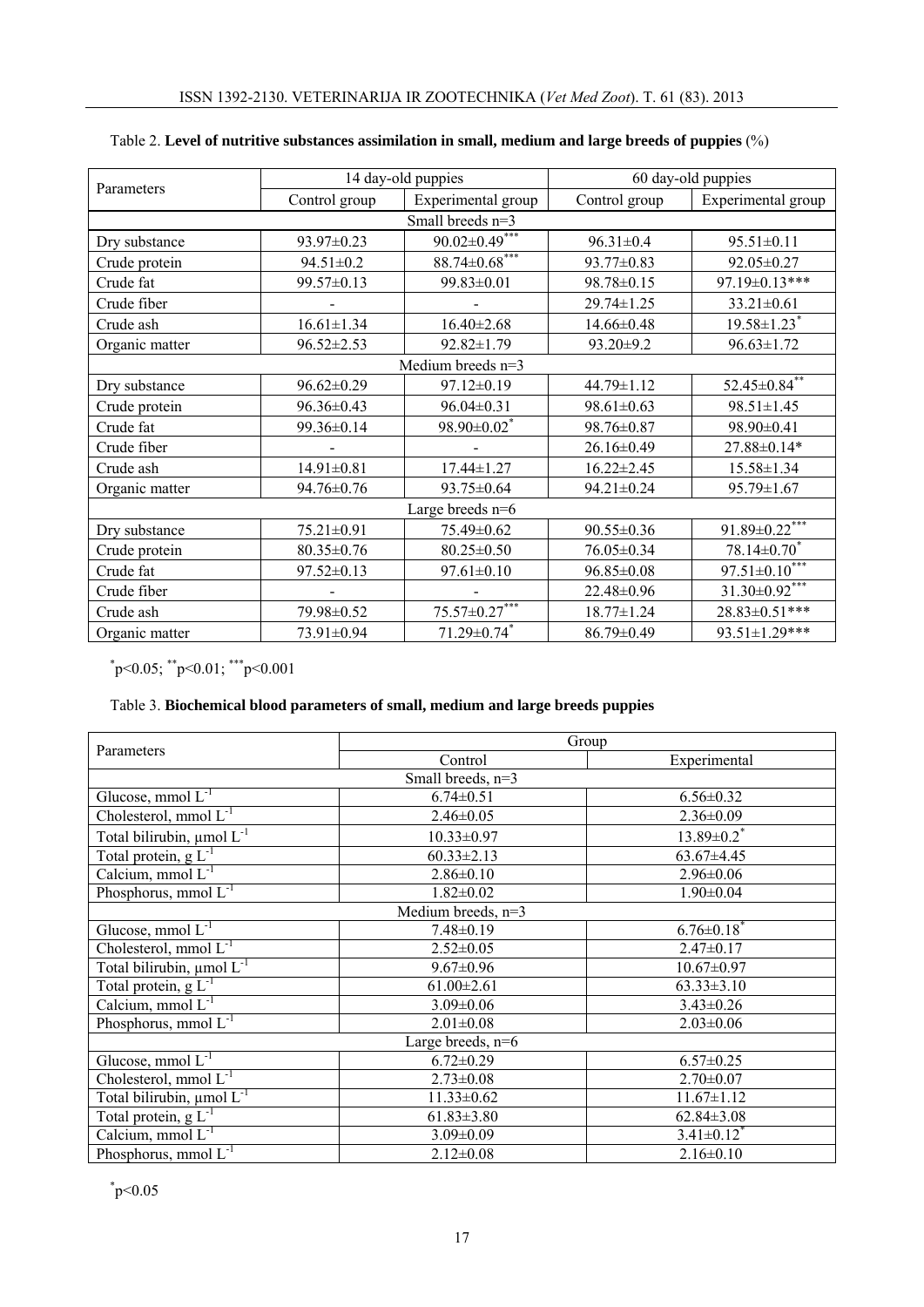The results of large breeds puppies faeces investigation led to the conclusion that dry matter digestibility coefficient in this experimental group on the 14-th day was by 0.28% higher and on the 60-th day by 1.34% (p<0.001) higher compare to the control group. Crude protein digestibility coefficient on the 14-th day in the experimental group was by 0.10% lower whereas on the 60-th day by  $2.09\%$  (p<0.05) higher than in the control group. The digestibility coefficient of crude fat in the experimental group on the 14-th was by 0.09% higher and on the 60-th day by  $0.68\%$  (p<0.001) higher than in the control group. Crude fibre digestibility coefficient on the 60-th day in the experimental group was by 8.82%  $(p<0.001)$  higher than in the control group. Crude ash digestibility in the experimental group of puppies on the 14-th day was by  $4.41\%$  (p<0.001) lower whereas on the 60-th day by  $10.06\%$  ( $p<0.001$ ) higher than in the control group. The coefficient of organic matter digestibility on the 14-th day of age in the experimental group was by 2.62% ( $p < 0.05$ ) lower and on the 60-th day by 6.72% (p<0.001) higher than in the control group (Table 2).

The blood samples for chemical and morphological tests were taken in the end of experimental period on 60-th day. During the experiment, the main chemical indicators wer tested: glucose, cholesterol, total bilirubin, total protein, calcium and phosphorus. In small breeds group there were no significant differences among control and experimental groups in glucose and cholesterol parameters. Total bilirubin in the experimental group was by  $3.65\%$  (p<0.05) higher than in the control group. Total protein in the experimental group was by 3.34% higher than in the control group. In the experimental group of medium breeds it was established that glucose level by  $0.72\%$  (p<0.05) lower than in the control group, and the total protein level was by 2.33% higher than in the control group. But there were no significant difference in others parameters of blood. In large breed puppies group, the level of calcium in blood was by  $0.32\%$  (p<0.05) higher than in the control group of puppies. Glucose in experimental group was by 0.15% lower than in the control group. As to other blood parameters, there were no significant differences (Table 3).

|  |  |  | Table 4. Morphological blood parameters of small, medium and large breeds puppies |
|--|--|--|-----------------------------------------------------------------------------------|
|  |  |  |                                                                                   |

|                                                   | Group              |                               |  |  |  |
|---------------------------------------------------|--------------------|-------------------------------|--|--|--|
| Parameters                                        | Control            | Experimental                  |  |  |  |
| Small breeds, $n=3$                               |                    |                               |  |  |  |
| WBC x $10^9$ L <sup>-1</sup>                      | $16.23 \pm 0.97$   | $16.13 \pm 0.93$              |  |  |  |
| Neutrophils, %                                    | 59.56±0.96         | $59.11 \pm 1.23$              |  |  |  |
| Lymphocytes, %                                    | $23.35 \pm 1.10$   | 22.98±0.97                    |  |  |  |
| Monocytes, %                                      | $3.25 \pm 0.09$    | $3.53 \pm 0.22$               |  |  |  |
| Eosinophils, %                                    | $11.38 \pm 0.31$   | $11.79 \pm 0.50$              |  |  |  |
| Basophils, %                                      | $0.38 \pm 0.03$    | $0.29 \pm 0.03$               |  |  |  |
| $RBC \times 10^{12} L^{-1}$                       | $7.56 \pm 0.20$    | $7.82 \pm 0.11$               |  |  |  |
| Hematocrit                                        | 49.12±0.51         | 48.50±0.75                    |  |  |  |
| Hemoglobin, $g L^{-1}$                            | $168.00 \pm 1.87$  | 165.90±1.41                   |  |  |  |
|                                                   | Medium breeds, n=3 |                               |  |  |  |
| WBC x $10^9$ L <sup>-1</sup>                      | 14.82±0.85         | $14.30 \pm 1.14$              |  |  |  |
| Neutrophils, %                                    | $61.55 \pm 1.11$   | $60.55 \pm 1.09$              |  |  |  |
| Lymphocytes, %                                    | $22.69 \pm 0.95$   | 23.31±0.78                    |  |  |  |
| Monocytes, %                                      | $3.26 \pm 0.03$    | $3.66 \pm 0.12$ <sup>*</sup>  |  |  |  |
| Eosinophils, $\frac{6}{6}$                        | $11.84 \pm 0.26$   | 11.87±0.34                    |  |  |  |
| Basophils, $\frac{\%}{RBC \times 10^{12} L^{-1}}$ | $0.35 \pm 0.04$    | $0.32 \pm 0.03$               |  |  |  |
|                                                   | $7.22 \pm 0.11$    | $7.92 \pm 0.13$ **            |  |  |  |
| Hematocrit                                        | 53.49±2.55         | 53.76±1.99                    |  |  |  |
| Hemoglobin, $g L^{-1}$                            | 167.88±2.58        | 165.55±2.91                   |  |  |  |
| Large breeds, n=6                                 |                    |                               |  |  |  |
| WBC $\rm x 10^9$ L <sup>-1</sup>                  | $15.6 \pm 0.94$    | $15.83 \pm 1.35$              |  |  |  |
| Neutrophils, %                                    | $61.18 \pm 0.57$   | $60.64 \pm 0.59$              |  |  |  |
| Lymphocytes, %                                    | $23.89 \pm 0.58$   | 23.99±0.56                    |  |  |  |
| Monocytes, %                                      | $3.34 \pm 0.08$    | $3.79 \pm 0.13$ <sup>*</sup>  |  |  |  |
| Eosinophils, %                                    | $10.98 \pm 0.31$   | $11.78 \pm 0.14$ <sup>*</sup> |  |  |  |
| Basophils, %                                      | $0.38 \pm 0.01$    | $0.36 \pm 0.02$               |  |  |  |
| $RBC \times 10^{12} L^{-1}$                       | $7.26 \pm 0.07$    | $7.59 \pm 0.11$               |  |  |  |
| Hematocrit                                        | 50.85±0.45         | 50.89±0.51                    |  |  |  |
| Hemoglobin, $g L^{-1}$                            | 171.18±0.86        | 169.59±0.46                   |  |  |  |

 $p<0.05$ ;  $p<0.01$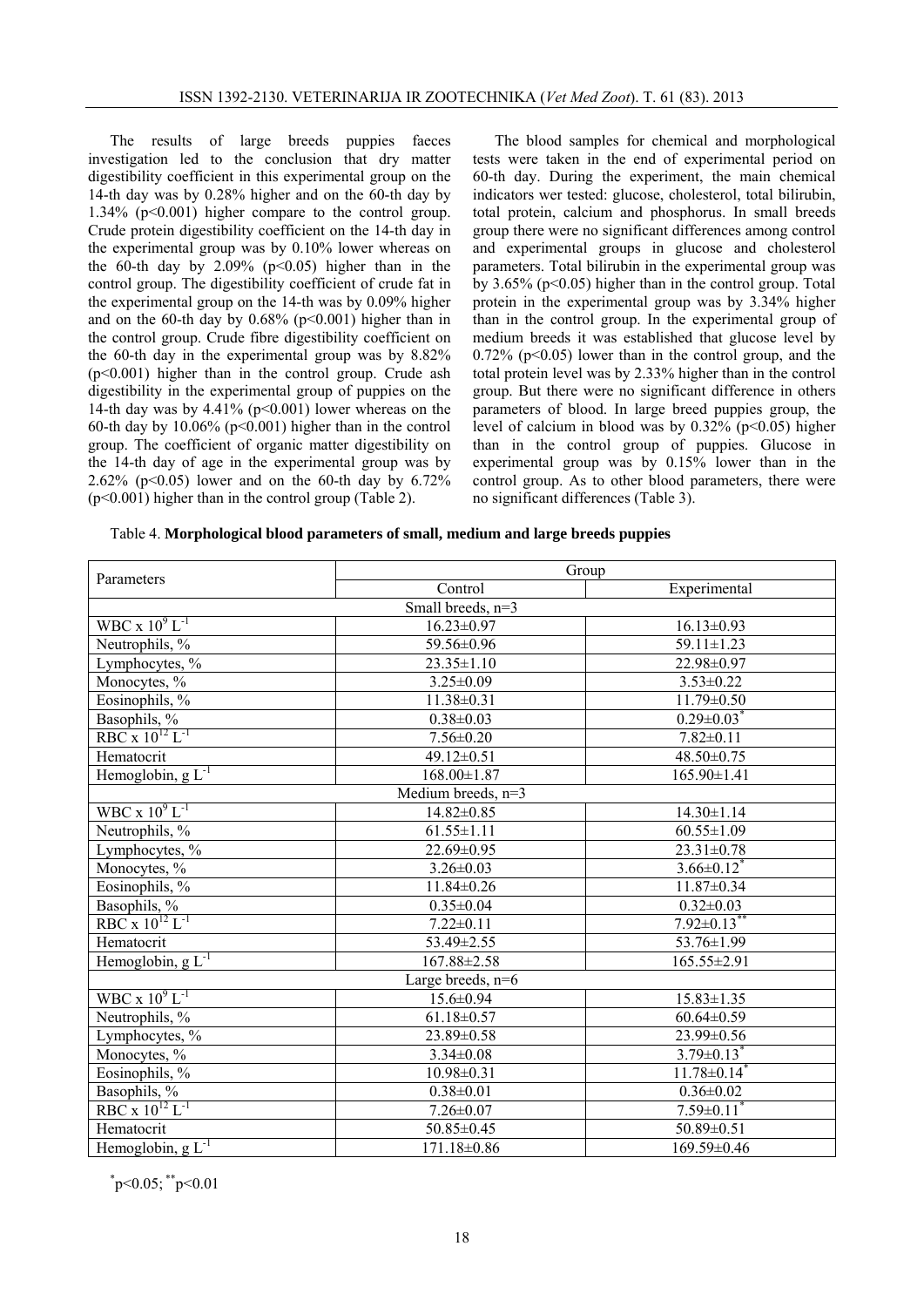During the experimental period, morphological blood parameters of different breeds of puppies were established. In the experimental group of small breeds, basophils were by  $0.09\%$  (p<0.05) lower than in the control group. As to other parameters, there were no significant differences between the groups. In the experimental group of medium breeds of puppies, the RBC was by  $0.7\%$  (p<0.01) higher than in the control group. Similar result on RBC parameter was obtained in large breed experimental group: it was by  $0.33\%$  (p<0.05) higher than in the control group. In large breed puppies group monocytes were by  $0.45\%$  (p<0.05) higher than in the control group. Eosinophils in the blood of experimental puppies were by  $0.8\%$  (p<0.05) higher than in the control group (Table 4).

**Discussion.** To ensure good health of the domestic animals, good nutrition seems to be of primary importance. Properly formed ration guarantees normal functioning of the digestive system and suitable microflora. Dogs as all carnivorous species are characterized by considerably short digestive organs, but fast assimilation of nutritive substances. Among common diseases of small animal species pathology of the digestive system prevails. The main reason of these diseases among dogs is considered to be too large population of pathogenic bacteria, producing enterotoxins which provoke certain diseases. The deteriorated composition of microflora is called disbacteriosis or disbiosis (Šengaut, Januškevičius, 2010).

Recently, probiotic and prebiotic preparations have been widely used to treat diseases of the digestive system. Probiotic preparation is a viable microbial combination able to maintain balance of normal microflora in the digestive system of mammals. Probiotics occupy the mucous of the digestive system, here develop and propagate at the same time preventing attachment of pathogenic microorganisms. It should be pointed out, that positive microorganisms have to reach mucous of the digestive system avoiding acidic medium of the stomach. It is known that pH in the stomach of dogs fluctuates around 3.4 and of cats around 4.2. Exactly due to this reason it is not purposeful to give the dogs products consumed by humans. Therefore, new types of probiotic preparations are being created nowadays for dogs and experiments are carried out aimed at insertion of these preparations into the composition of certain food (Zink et al., 2005). During our investigation, the standard veterinary product probiotic preparation ,,Fermactiv" was used.

Stress and nutritional changes are the most common reasons of the diseases of digestive system. In these cases, application of probiotic preparations helps normalize intestinal microflora (Strompfova, 2004). New born puppies are very vulnerable. Also they can face a lot of stress when being introduced to new pet food after weaning.

The weaning period is especially important for the development of the immune system. During this period it is purposeful to supplement food with probiotic preparations to normalize the intestinal microflora (Lappin, 2007).

V. Biourge et al. (1998) carried out the investigation during which five adult dogs were given probiotic preparation *Bacillus* CIP 5832. The concentration of this product was  $1.5 \times 10^8$  CFV/g. One particular individual was given 5 g of the preparation. The results of the experiment revealed that dry matter digestibility coefficient in the dogs, which received the probiotic, was  $86.9\pm0.3$  %, whereas in the control group it was 86.4±0.4%. The other values were respectively: protein 84.2±0.6% and 83.4±0.8% and fat 95.6±0.3% and 95.9±0.2% (Biourge et al., 1998).

During our investigation, probiotic preparation  $1 \times 10^5$ CFV/g *Enterococcus faecium* was given to the puppies of small, medium and large breeds. The results of faeces investigation of these dogs when they were 60 day-old showed that in small breed dogs dry matter digestibility coefficient was 0.80% lower compared to control group, protein digestibility coefficient was 1.72% lower, and fat digestibility coefficient was 1.59% lower compared to the control group. Investigation of medium breed dog faeces, revealed that dry matter digestibility coefficient in 60 dayold dogs which received probiotic was 7.66% higher than in the control group, protein was 0.10% lower, and fat digestibility coefficient was 0.14% lower compared with the control group. The investigation of large dogs breed faeces showed dry matter digestibility coefficient to be by 1.34%, protein by 2.09%, and fat by 0.68% higher than in the control group. It should be noted, that better nutrient absorption was recorded among large breed puppies. Absorption of crude protein is especially important for the essential amino acids and crude fats for the vitamins.

When the puppies ration was supplemented with the positive bacteria *Enterococcus faecium* 5x10<sup>8</sup> cfu/d during the eighth week and on the 10-th, 18-th, 32-nd and 44-th weeks, the food consumption and weight gain differences between control and experimental groups were not found. However, while comparing IgA concentration in faeces, on the 44-th week its amount tended to be higher than in the control group. Comparison of the experimental and control groups revealed that IgG of blood plasma was not influenced by probiotic preparation as well. The amount of IgA in blood plasma started to differ considerably between the puppies of the control and experimental groups from the 18-th week of age; this amount in the experimental group was twice as higher as in the control group  $(p<0.05)$  (Benyacoub et al., 2003).

It was also defined that the immune response to the CDV vaccine defining specific IgA and IgG on the 31-st and 44-th week in the groups of puppies given *Enterococcus faecium* probiotic, was considerably stronger if compared with the control group  $(p<0.05)$ (Benyacoub et al., 2003).

Application of probiotic preparations is advisable when dogs are kept in big groups, in zoo-shops – places were risk to get sick with infectious diseases is very high (Weese, Anderson, 2002).

There are indications that probiotic preparations affect the blood biochemical composition. The puppies were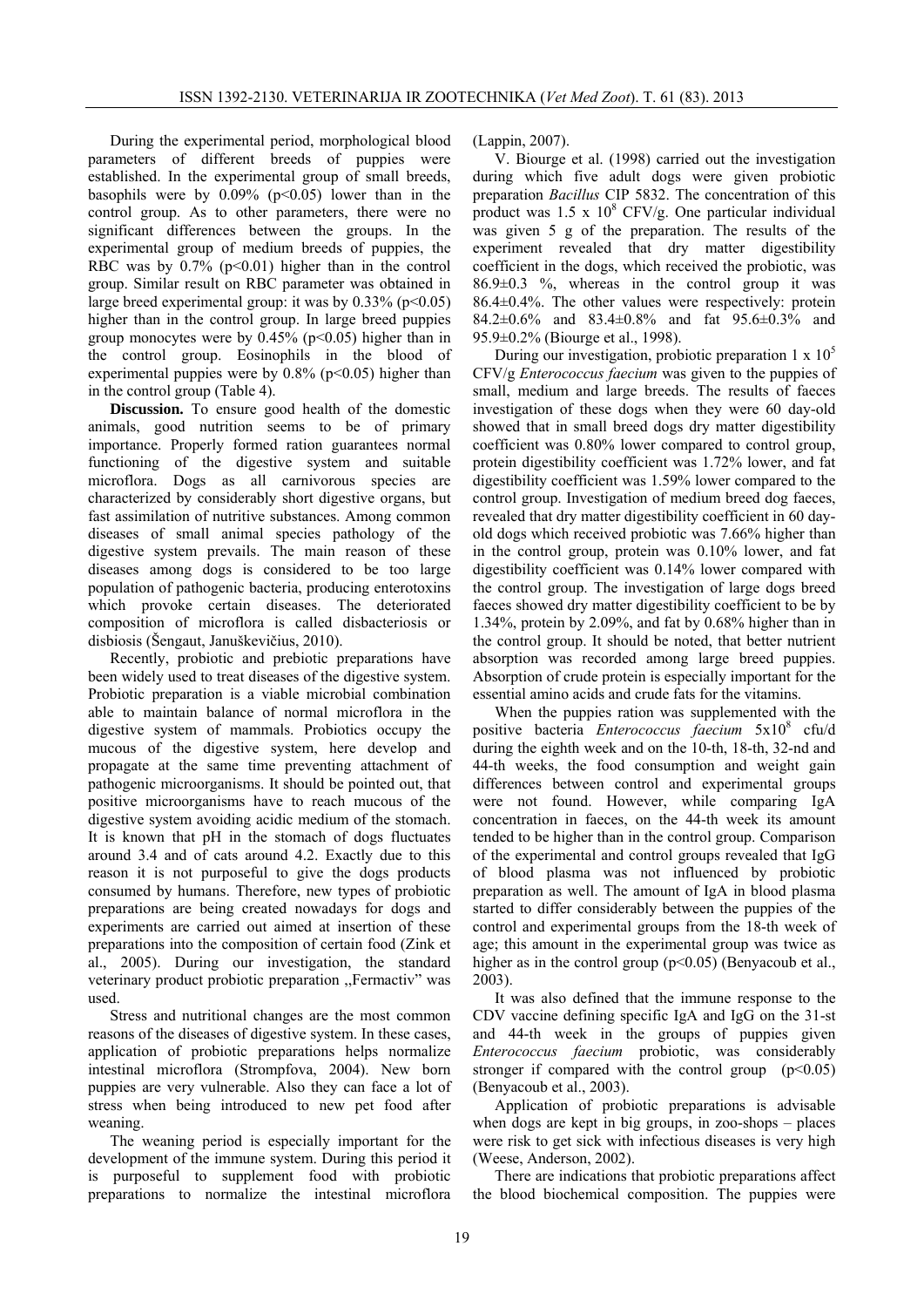treated with a single dose of probiotic preparation "Bilavet" (4 ml/1 kg body weight) from 1 to 5 days of age and repeatedly as a single dose from 14 to 18 days of age (4 ml/1 kg body weight). A positive influence on blood biochemical parameters was observed. The content of blood proteins increased by 4.34% and the content of globulins by 7.68% respectively. The trial continued for 18 days and showed that the probiotic had a positive influence on blood composition. Furthermore, the mineral calcium in the blood of dogs increased by 14.43 %, inorganic phosphorus by 21.60%, and magnesium by 12.73% compared to the controls (Šengaut, Januškevičius, 2010). The results of chemical and morphological parameters in our investigation showed that total proteins in the experimental small breed puppies were higher by 3.34%, in medium breed puppies by 2.33%, and in large breed puppies by1.01% than in the controls groups of puppies. As to the level of calcium in blood during our investigation, in all breeds of puppies it was a little higher than in the control group. Some bacteria may interfere with cholesterol absorption from the gut by deconjugating bile salts and therefore affecting the metabolism of cholesterol or by directly assimilating cholesterol (Salma et al., 2007).

**Conclusions.** The results of the investigations allow concluding that application of probiotic preparation in puppies positively affected daily weight gain and nutritive substances assimilation:

- the daily weight gain in small breeds of puppies during 60 days after the birth was 10.7%, medium breeds – 2.1%, large breeds – 0.8%; puppies developed faster, gained the required body weight and were easier weaned compared to the control group;

- under the effect of probiotic preparation digestibility coefficients of certain nutritive substances increased: puppies of small breeds in certain periods of life were able to assimilate fat by 0.26% better, fibre by 3.47% better, and organic matter by 3.43%; puppies of medium breeds were able to assimilate crude fat by 0.14% better, crude fibre by 1.72% better and crude ash by 2.53% better; the values for puppies of large breeds were: increase of digestibility coefficient by  $1.34\%$  (p<0.001) for dry matter,  $2.09\%$  (p<0.05) for crude protein,  $0.68\%$  $(p<0.001)$  for crude fat, 8.82%  $(p<0.001)$  crude crude fiber and  $10.06\%$  ( $p<0.001$ ) for crude ash. Better assimilation of nutritive substances promotes puppies growth and better utilization of certain substances – vitamins soluble in fat and minerals;

- probiotic preparation affects the blood biochemical composition – increases mineral calcium, total protein and decreases glucose and cholesterol levels in all breeds types of puppies.

#### **References**

1. Benyacoub J., Czarnecki-Maulden G., Cavadini Ch., Sauthier T., Anderson R. E., Schiffrin E. J., Weid T. Supplementation of Food with *Enterococcus faecium* (SF68) stimulates immune functions in young dogs. Journal of Nutrition. 2003. V. 133. P. 1158– 1162.

2. Biourge V., Vallet C., Levesque A., Sergheraert R., Chevalier S., Roberton J. L. The use of probiotics in the diet of dogs. Journal of Nutrition. 1998. V. 128. P. 2730–2732.

3. Bomba A., Nemcova R., Mudronova D., Guba P. The possibilities of potentiating the efficacy of probiotics. Trends in Food Science and Technology. 2002. V. 13. P. 121–126.

4. Januškevičius A., Januškevičienė G. Augalinių ir gyvūninių pašarų bei produktų tyrimo metodai. Kaunas. 2010. 170 p.

5. Lappin M. R. Clinical and research experiences with probiotics. 81st Western Veterinary Conference. 2007. P. 45–56.

6. Laukova A., Marcinakova M., Strompfova V., Ouwehand A. C. Probiotic potential of *Enterococci*  isolated from canine feed. Folia Microbiologica. 2008. V. 53. P. 84–88.

7. Marteu P. Bifidobacterium animalis souche DN 173010 shortens the colonic transit time in healthy women. A double blind randomized controlled study. Alimentary Pharmocology and Therapeutic. 2002. V. 16. P. 585–593.

8. Parvez S., Malik K. A., Kang S. A., Kim H. Y. Probiotics and their fermented food products are beneficial for health. Journal of Applied Microbiology. 2006. V. 14. P. 1–15.

9. Salma U., Miah A. G., Maki T., Nishimura M., Tsuji H. Effect of dietary *Rhobacter capsulatus* on cholesterol concentration and fatty acid composition in broiler meat. Poultry Science. 2007. V. 86. P. 1920–1926.

10. Sakalauskas V. Statistika su statistika. Statistinė programa statistika for Windows. Vilnius. Margi raštai. 1998. P. 44–59.

11. Strompfova V., Laukova A., Ouwehand A. C. *Lactobacilli* and *Enterococci* – potential probiotics for dogs. Folia Microbiologica. 2004. V. 49. P. 203–207.

12. Strompfova V., Laukova A., Ouwehand A. C. Selection of *Enterococci* for potential canine probiotic additives. Veterinary Microbiology. 2004. V. 100. P. 107–114.

13. Strompfova V., Marcinakova M., Simonova M., Bogovic-Matijasic B., Laukova A. Application of potential probiotic *Lactobacillus* fermentum AD1 strain in healthy dogs. Anaerobe. 2006. V. 12. P. 75– 79.

14. Šengaut J., Januškevičius A. Probiotiko "Bilavet" įtaka šunų kraujo biocheminiams rodikliams. Veterinarija ir Zootechnika. 2010. T. 51. P. 59–62.

15. Umeki M., Oue K., Mochizuki S., Shirai Y., Sakai K. Effect of *Lactobacillus rhamnosus* KY-3 and cellobiose as synbiotics on lipid metabolism in rats. Journal of Nutrition. 2004. V. 50. P. 330–334.